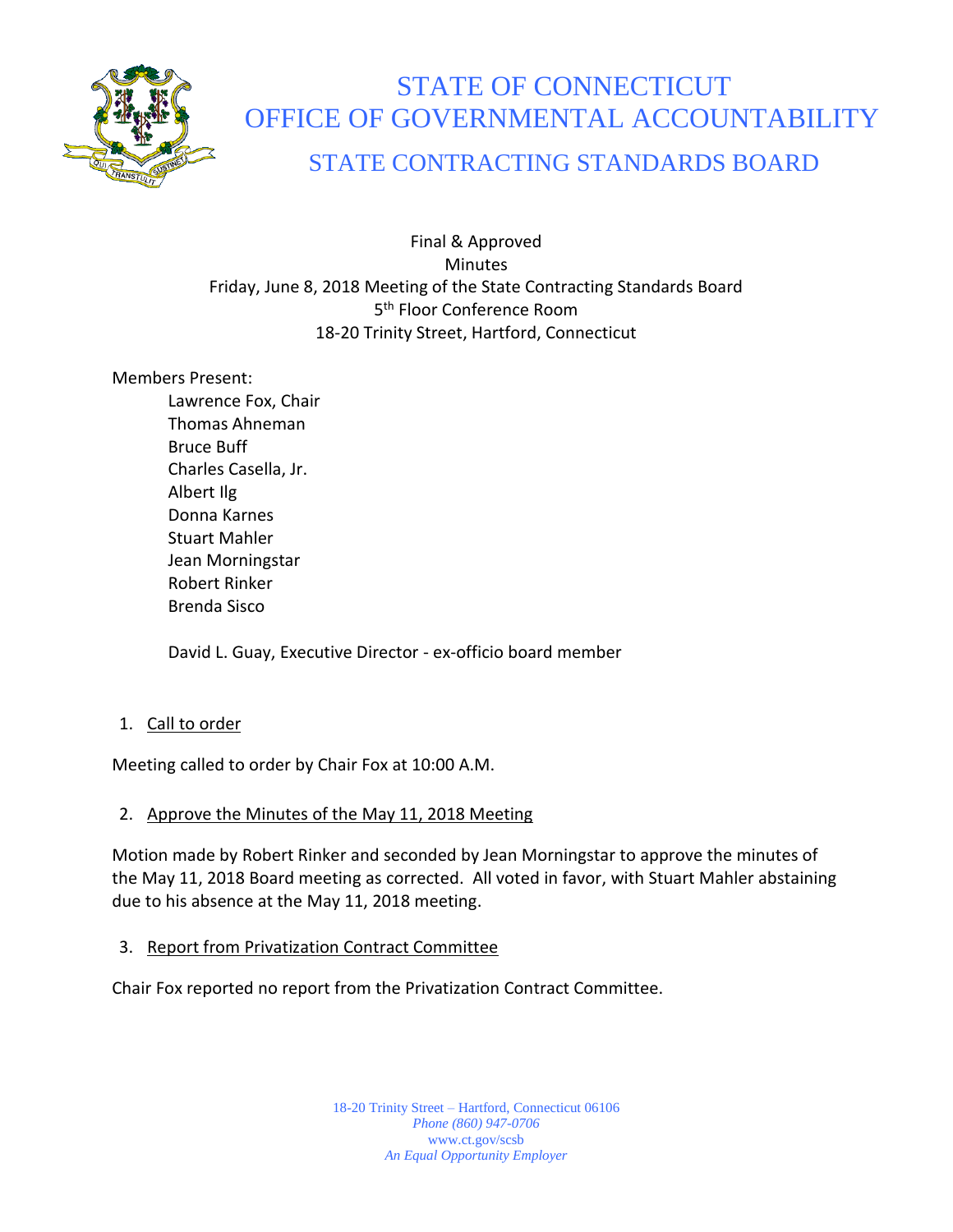#### 4. Report of the Contested Solicitations and Awards Subcommittee

Subcommittee Chair Robert Rinker reported that the subcommittee has no matters pending before it.

#### 5. Work Group Reports

#### a. Report from Data Analysis Work Group

Bruce Buff reported that the next step for the Data Analysis Work Group is a meeting with Secretary Barnes of the Office of Policy and Management at Noon today. Board members engaged in conversation about a next possible research project. Chair Fox expressed hope to collaborate with the Office of Policy and Management and the Department of Administrative Services.

#### b. Report from Audit Work Group

Chair Thomas Ahneman reported that the work Group has finished the compliance reports for the agencies audited and would like to send them up to the full Board. The suggested actions and comments that conclude the report are a set of universal and generic actions the Audit Work Group would like the agency's to do.

The Audit Work Group believes the following corrective measures should be noted to the agencies as subject to review by the State Contracting Standards Board in 2019.

- 1. Evaluate how your department uses CEE's
- 2. Evaluate when your department uses waivers as an exception to competitive bidding.
- 3. Implement or improve interdepartmental training for all procurement staff.
- 4. The Biznet Portal must be utilized in all procurement activities as required by Section 4e-13(c) of the Connecticut General Statutes.
- 5. Implement or improve contracting transparency and results based outcomes as required by Section 4e-14 of the Connecticut General Statutes.

Chair Ahneman reported that the action items will be place on all of the Audit Compliance Reports. Executive Director Guay will create new drafts for review by the Audit Work Group at the July meeting with an expectation to be reported to the full Board for acceptance at the July 13, 2018 full Board meeting.

Chair Ahneman reported that the Audit Work Group has next to choose which agencies to audit in 2018. Executive Director Guay is going to compile a list for the Board to review.

> 18-20 Trinity Street – Hartford, Connecticut 06106 *Phone (860) 947-0706*  www.ct.gov/scsb *An Equal Opportunity Employer*